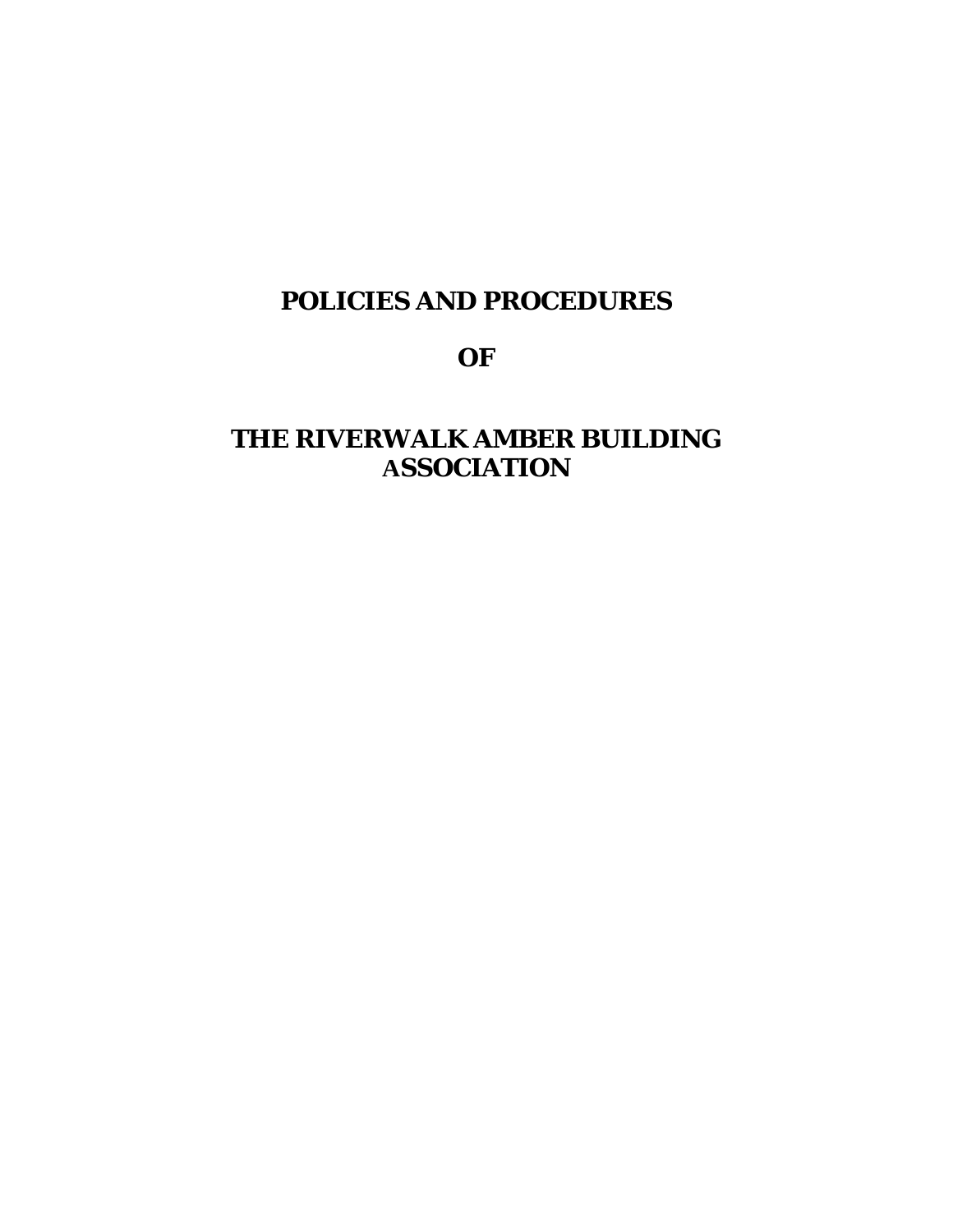#### **RECITALS**

**WHEREAS,** the Colorado Common Interest Ownership Act (CCIOA), C.R.S.A. § 38-33.3-209.5, requires that associations adopt certain policies, procedures, and rules and regulations concerning the following:

(I) Collection of unpaid assessments;

(II) Handling of conflicts of interest involving board members;

(III) Conduct of meetings;

(IV) Enforcement of covenants and rules, including notice and hearing procedures and the schedule of fines;

(V) Inspection and copying of association records by unit owners;

(VI) Investment of reserve funds;

(VII) Procedures for the adoption and amendment of policies, procedures, and rules; and

(VIII) Procedures for addressing disputes arising between the association and unit owners; and

**WHEREAS,** the following policies and procedures have been duly adopted by The Riverwalk Amber Building Association, Inc. (the "Association") at a regular meeting of the Board of Directors.

#### **POLICIES AND PROCEDURES**

#### **I. Collection of Unpaid Assessments**

The Association has adopted the following procedures and policies for the collection of assessments and other charges of the Association.

A. *Due Dates*. The annual assessment as determined by the Association and as allowed for in the Declaration shall be due and payable in twelve (12) monthly installments due on the first day of each month. Assessments or other charges not paid to the Association by the  $10<sup>th</sup>$  day of the month in which they are due shall be considered past due and delinquent.

B. *Invoices*. The Association may, but shall not be required to invoice an Owner as a condition to an Owner's obligation to pay assessments or other charges of the Association. If the Association provides an Owner with an invoice for monthly installments of the annual assessments, although invoices are not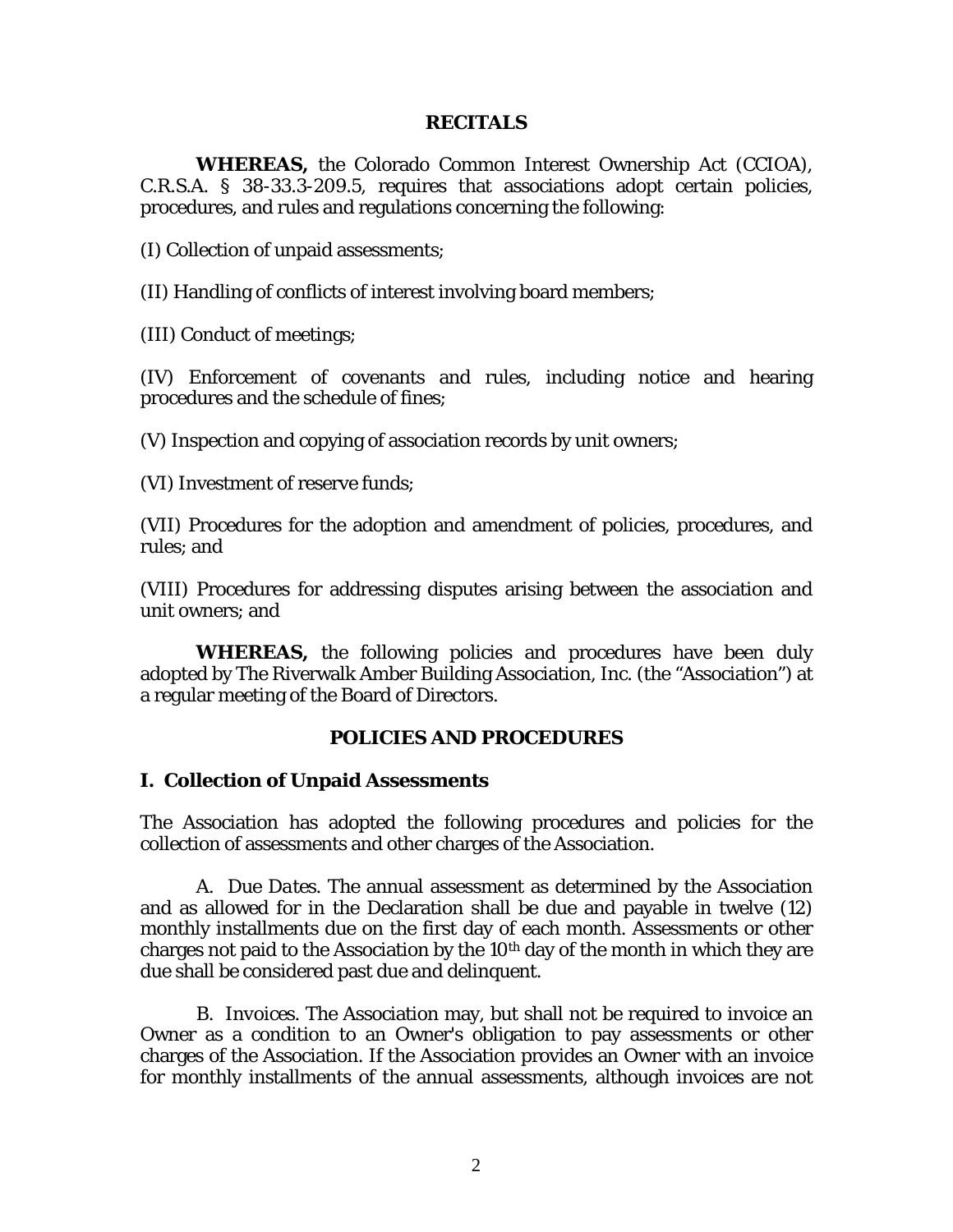required, the invoice should be mailed *or* sent to the owner between the 15th and 20<sup>th</sup> day of the month preceding each due date.

C. *Late Charges Imposed on Delinquent Installments*. A monthly installment of the annual assessment shall be past due and delinquent if not paid by the 10th day of the month in which it is due. The Association shall impose a twenty dollar (\$20.00) late charge on the outstanding or past due balance then due the Association. An additional twenty-dollar (\$20.00) late charge shall accrue during each and every subsequent monthly period that the assessment remains unpaid.

D. *Interest*. Delinquent assessments, fines or other charges due the Association shall bear interest at the rate of twenty-one percent (21%) per annum from the due date until paid. All late charges and interest charges shall be due and payable immediately, without notice, in the manner provided for payment of assessments.

E. *Return Check Charges*. In addition to any and all charges imposed under the Declaration and the Rules and Regulations of the Association, a fee of \$20.00 shall be assessed against an Owner in the event any check or other instrument attributable to or payable for the benefit of such Owner is not honored by the bank or is returned by the bank for any reason whatsoever, including but not limited to insufficient funds. Such return check charge shall be considered an assessment due and payable immediately, upon demand. Notwithstanding this provision, the Association shall be entitled to all additional remedies as may be provided by applicable law. Returned check charges shall be effective on any payment of sums due under the Declaration and Rules and Regulations. If two or more of an Owner's checks are returned unpaid by the bank within any (fiscal) year, the Association may require that all of the Owner's future payments, for a period of one (1) year, be made by certified check or money order. This return check charge shall be in addition to any late fees or interest incurred by an Owner. Any returned check shall cause an account to be past due if full payment of the quarterly installment of the annual assessment is not timely made within 10 days of the due date.

F. *Attorney's Fees on Delinquent Accounts*. As an additional expense permitted under the Declaration, Articles and Bylaws, the Association shall be entitled to recover its reasonable attorney's fees incurred in the collection of assessments or other charges due the Association from a delinquent owner.

## G. *Collection Letters*.

1. After an installment of the annual assessments or other charge due the Association, becomes 30 days past due, the Association may cause, but shall not be required to send, a collection letter to be sent to the Owners who are delinquent in payment.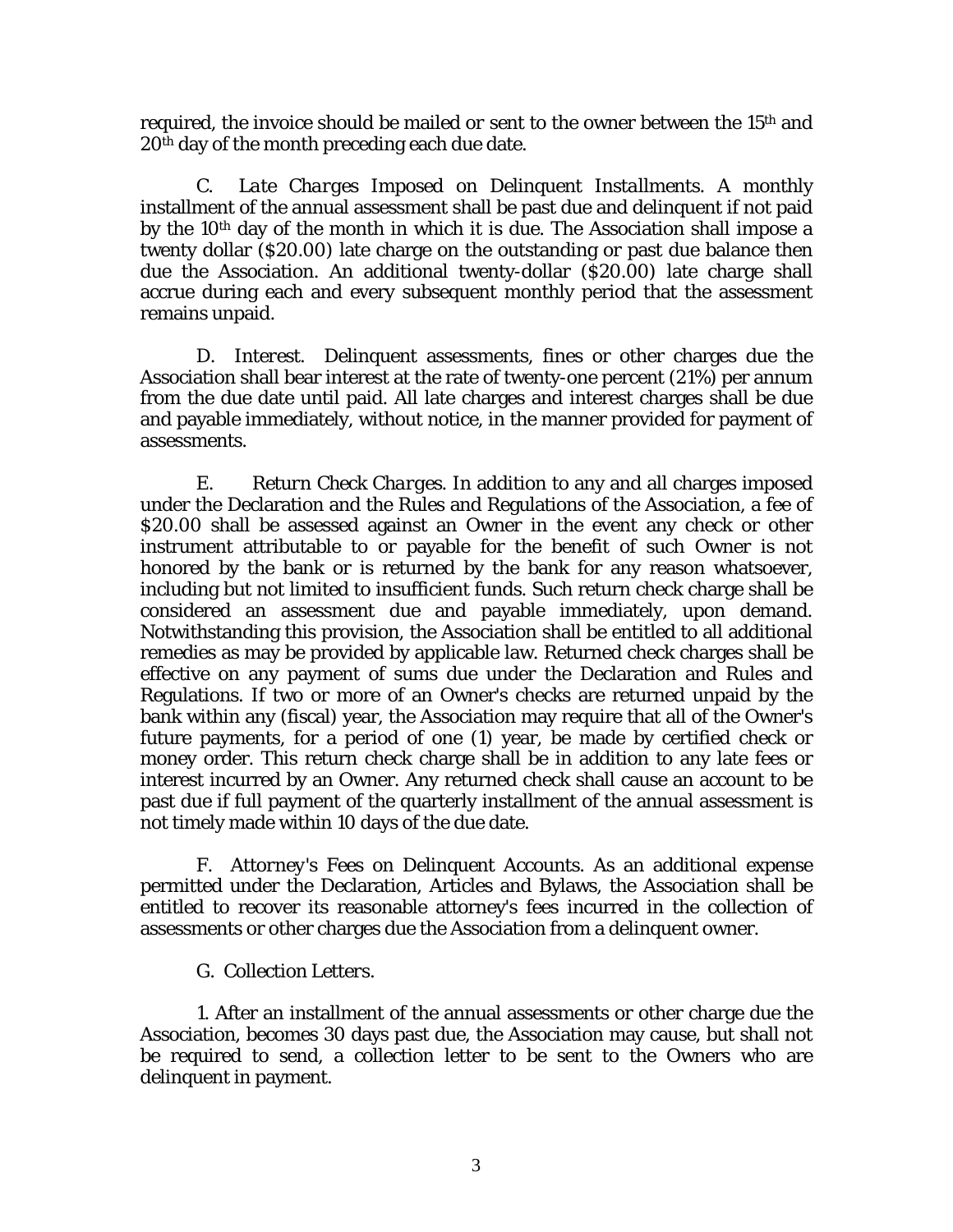2. Additionally, the Association may, but shall not be required to send a letter to the Owner advising that their account has been referred to the Association's attorneys for collection.

H. *Use of Certified Mail/Regular Mail*. In the event the Association shall cause a collection letter or notices to be sent to a delinquent Owner by regular mail, the Association may also cause, but shall not be required to send, an additional copy of that letter or notice by certified mail.

I. *Liens*. The Association may file a Notice of Lien against the property of any delinquent Owner in accordance with the terms and provisions of the Declarations, Articles and Bylaws.

J. *Referral of Delinquent Accounts to Attorneys*. The Association may, but shall not be required to refer delinquent accounts to its attorneys for collection. Upon referral to the attorneys, the attorneys shall take all appropriate action to collect the accounts referred. The Owner(s) of the Unit with the delinquent account shall be responsible for, and pay as an assessment on such Unit, any attorney's fees incurred in this instance.

K. *Referral of Delinquent Accounts to Collection Agencies*. The Association may, but shall not be required to refer delinquent accounts to one or more collection agencies for collection. Upon referral to a collection agency, the agency shall take all appropriate action to collect the accounts referred.

L. *Application of Payments*. All payments received on account of any Owner or the Owner's property (hereinafter collectively "Owner"), shall be applied to payment of any and all legal fees and costs (including attorney fees), expenses of enforcement and collection, late charges, returned check charges, lien fees, and other costs owing or incurred with respect to such Owner pursuant to the Declaration and Rules and Regulations, prior to application of the payment to any special or regular assessments due or to become due with respect to such Owner.

M. *Ongoing Evaluation*. Nothing in this procedure shall require the Association to take specific actions other than to notify Owners of the adoption of these procedures. The Association has the option and right to continue to evaluate each delinquency on a case by case basis.

## **II. Board Members' Conflicts of Interest**

#### A. DEFINITIONS

(1) "Conflicting interest transaction" means a contract, transaction, or other financial relationship between the Association and a Director, or between the Association and a party related to a Director, or between the Association and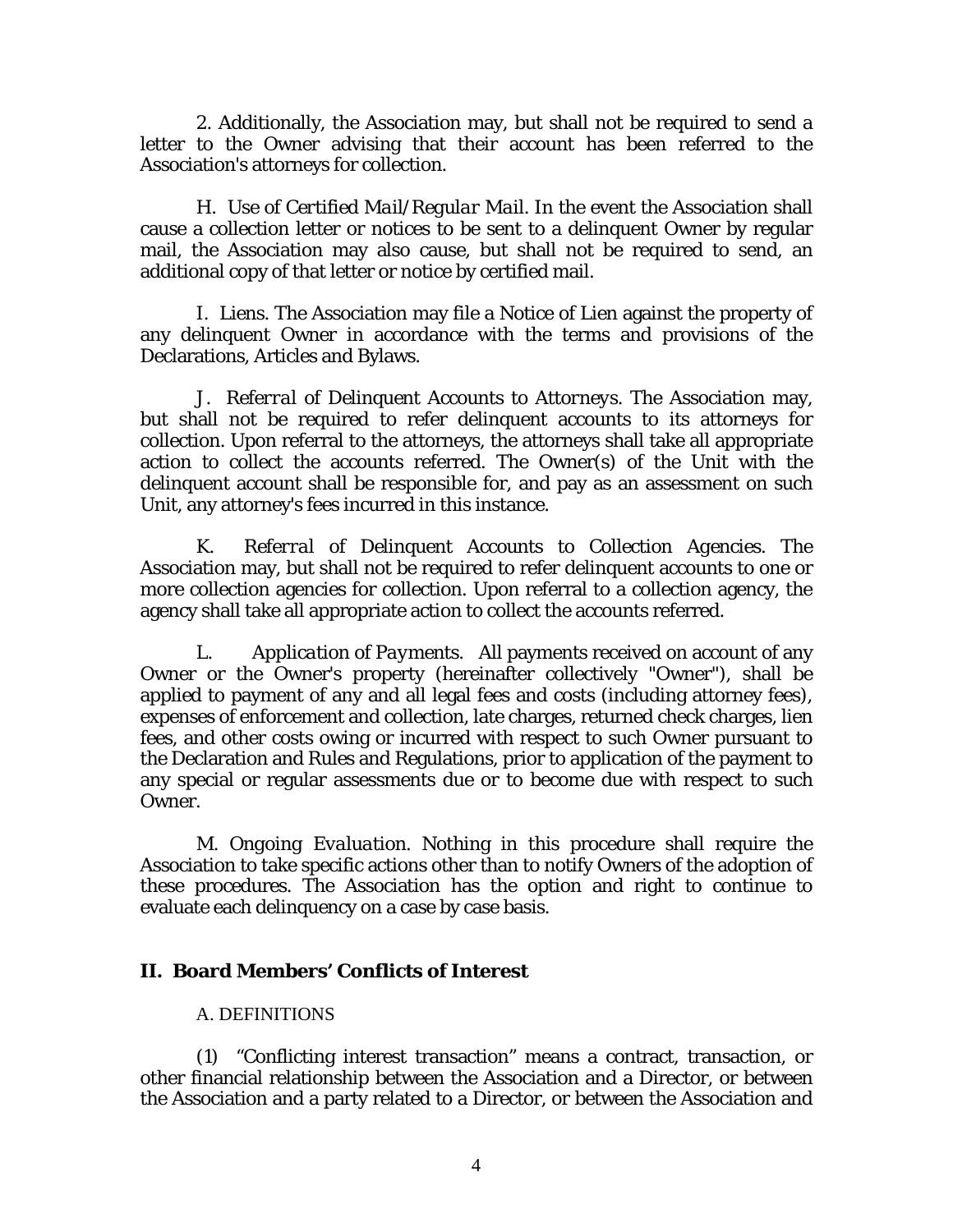an entity in which a Director of the Association is a director or officer or has a financial interest.

(2) "Director" or "Board Member" means a member of the Association's Executive Board.

(3) "Party related to a Director" means a spouse, a descendant, an ancestor, a sibling, the spouse or descendant of a sibling, an estate or trust in which the Director or a party related to a Director has a beneficial interest, or an entity in which a party related to a Director is a director or officer or has a financial interest.

#### B. POLICY

(1) Loans. No loans shall be made by the Association to its Directors or officers. Any Director or officer who assents to or participates in the making of any such loan shall be liable to the Association for the amount of the loan until it is repaid.

(2) If any contract, decision, or other action taken by or on behalf of the Board would financially benefit any Director or Party related to a Director, then, in advance of entering into that contract, making the decision or taking the action, that interested Board Member shall declare at an open meeting of the Board, that a conflict of interest exists and shall describe in detail all of the particular facts of the conflict of interest.

(3) After the interested Board Member makes such a declaration, the interested Board Member may participate in a discussion of the matter giving rise to the conflict of interest. However, the interested Board member may not vote on the issue giving rise to the conflict of interest.

(4) Interested Directors may be counted in determining the presence of a quorum at a meeting of the Executive Board or of a committee that authorizes, approves or ratifies the conflicting interest transaction.

(5) The conflicting interest transaction may not be void or voidable by an Owner or the Association if:

i. The facts about the conflicting interest transaction are disclosed to the Board, and a majority of the disinterested Directors, even if less than a quorum, in good faith approves the conflicting interest transaction;

ii. The facts about the conflicting interest transaction are disclosed to the Owners entitled to vote on the matter, and the conflicting interest transaction is authorized in good faith by a vote of the Owners entitled to vote on the matter; or

iii. The conflicting interest transaction is fair to the Association.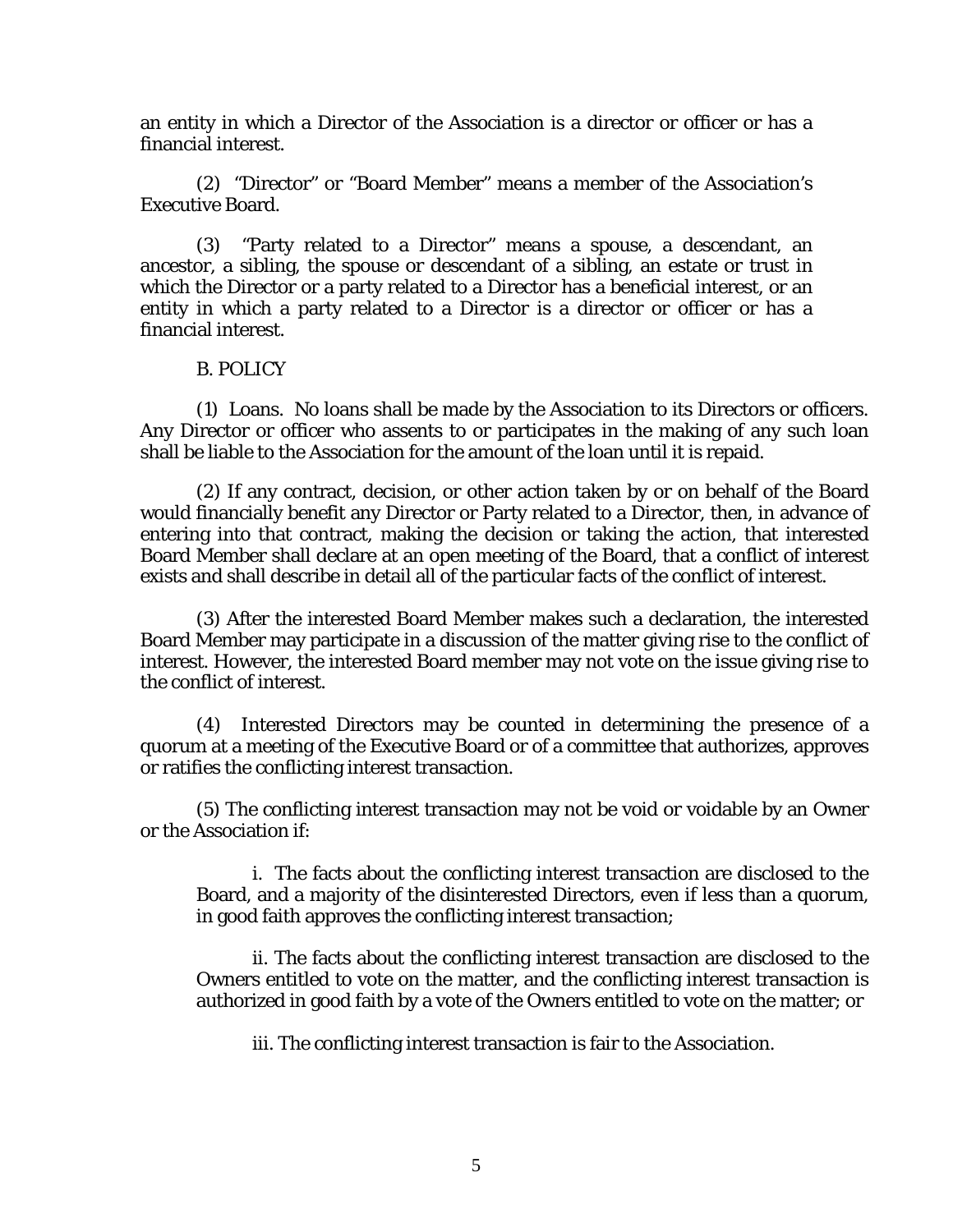## **III. Conduct of Meetings**

A. *Member Meetings*. All meetings of the Association are open to every Member, or to any person designated by a Member in writing as the Member's representative, and Members or designated representatives so desiring shall be permitted to attend, listen, and speak at an appropriate time during the deliberations and proceedings.

 B. *Executive Board Meetings*. All meetings of the Executive Board are open to every Member, or to any person designated by a Member in writing as the Member's representative. At an appropriate time determined by the Board, but before the Board votes on an issue under discussion, Members or their designated representatives shall be permitted to speak regarding the issue. The Board may place reasonable time restrictions on persons speaking during the meeting, to allow sufficient time for as many members as possible to comment within the time permitted. Unless otherwise determined by the President or acting chair, the time limit will be three minutes per member. Members will only be allowed to speak more than once at the discretion of the Board. If more than one person desires to address an issue and there are opposing views on that issue, the Board shall provide for a reasonable number of persons to speak on each side of the issue.

C. *Executive Session of Board*. Notwithstanding the foregoing, the Board or a committee thereof may hold an executive or closed door session and may restrict attendance to Board Members and other persons specified by the Board; provided that any such executive or closed door session may only be held in accordance with the provisions and requirements of CCIOA, as amended from time to time, or other applicable law. Matters for discussion by an executive or closed session are limited to:

(1) Matters pertaining to employees of the association or the managing agent's contract or involving the employment, promotion, discipline, or dismissal of an officer, agent, or employee of the association;

(2) Consultation with legal counsel concerning disputes that are the subject of pending or imminent court proceedings or matters that are privileged or confidential between attorney and client;

(3) Investigative proceedings concerning possible or actual criminal misconduct;

(4) Matters subject to specific constitutional, statutory, or judicially imposed requirements protecting particular proceedings or matters from public disclosure;

(5) Any matter the disclosure of which would constitute an unwarranted invasion of individual privacy;

(6) Review of or discussion relating to any written or oral communication from legal counsel.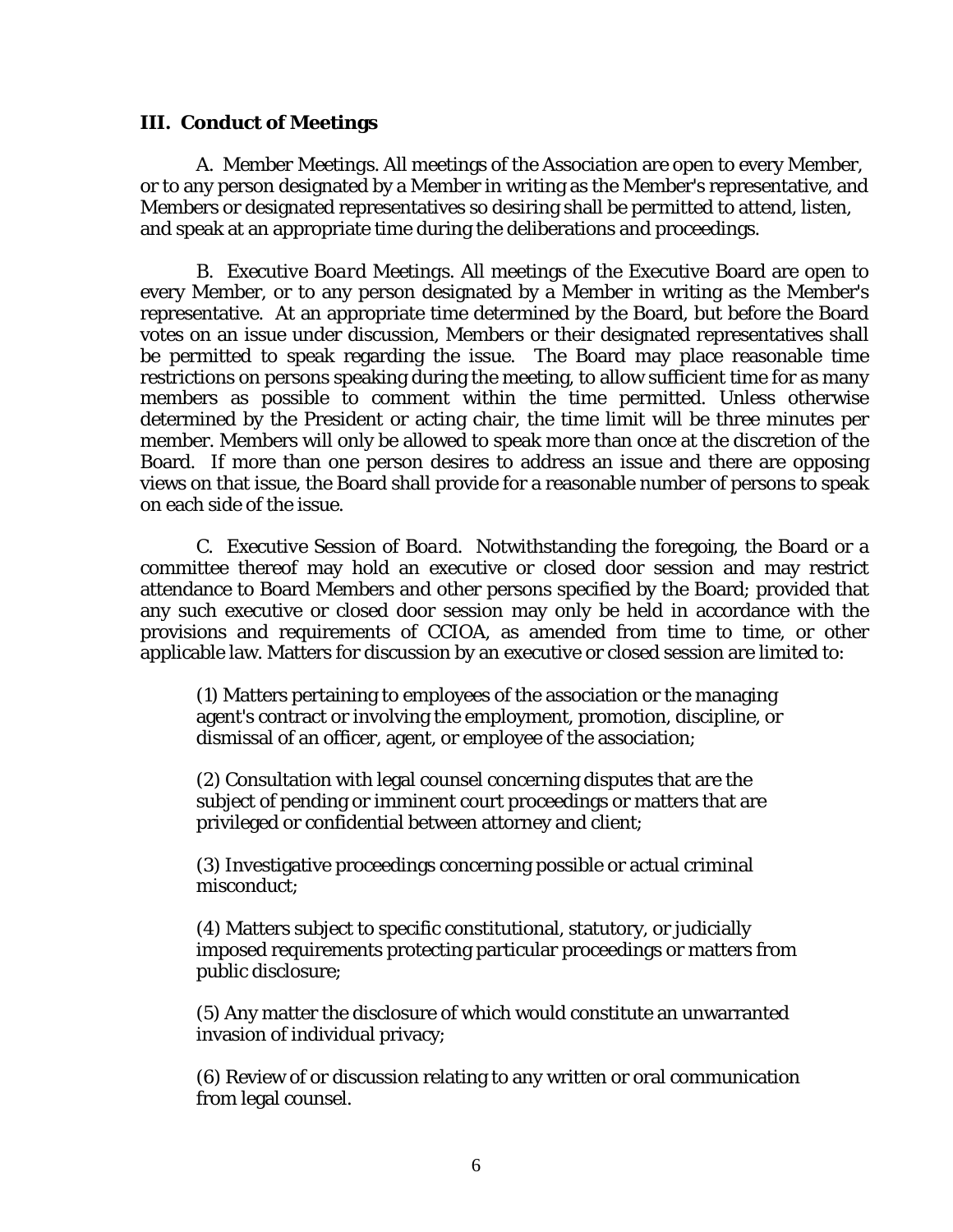Prior to the time the members of the Board convene in executive session, the President or acting chair shall announce the general matter of discussion as enumerated in paragraphs (1) to (6) above. No rule or regulation of the Board shall be adopted during an executive session.

 D. *Recording of Meetings*. Note taking is permitted, however, video or audio recording of all or any portion of any meeting by Members is prohibited.

E. *Member Conduct*. No Member is entitled to speak until recognized by the chair. There shall be no interruption of anyone who has been recognized by the chair, except by the chair. Specific time limits set for speakers shall be strictly observed. Personal attacks, whether physical or verbal, and offensive language will not be tolerated. All comments are to be directed to the chair and not other individual participants. All comments are to be restricted to the agenda item being discussed.

F. *Curtailment of Member Conduct*. Should the President or acting chair determine that any Member has spoken for the allocated amount of time or longer, or determine that the Member is in violation of the provisions of this policy, the President or acting chair shall have the authority to instruct that member to yield the floor, and that member will be obligated to comply with the President's or acting chair's instruction.

## **IV. Enforcement of Covenants and Rules**

A. *Initial Warning Letter*. If the Board finds an Owner has committed a violation of any provisions of the Declaration, Bylaws or Rules, an initial warning letter shall be sent to the violator explaining the nature of the violation. The violator will be given a reasonable amount of time to comply based on the nature and severity of the violation, as determined in the sole discretion of the Executive Board.

B. *Notice of Violation*. Subsequent to the initial warning letter should the Owner not cure the violation to the satisfaction of the Board, a Notice of Violation of any provisions of the Declaration, Bylaws or Rules shall be provided to the applicable Owner. The notice shall describe the nature of the violation, the fine and notice of the opportunity for a hearing and shall further state that the Board may seek to protect its rights as they are specified in the governing legal documents.

C. *Services of Notices*. Service of all notices required or permitted to be given hereunder shall be made as follows:

If to an Owner: By personal delivery to the Owner; or by U.S. Mail, postage prepaid, addressed to the last registered address of the Owner as contained in the Association's records.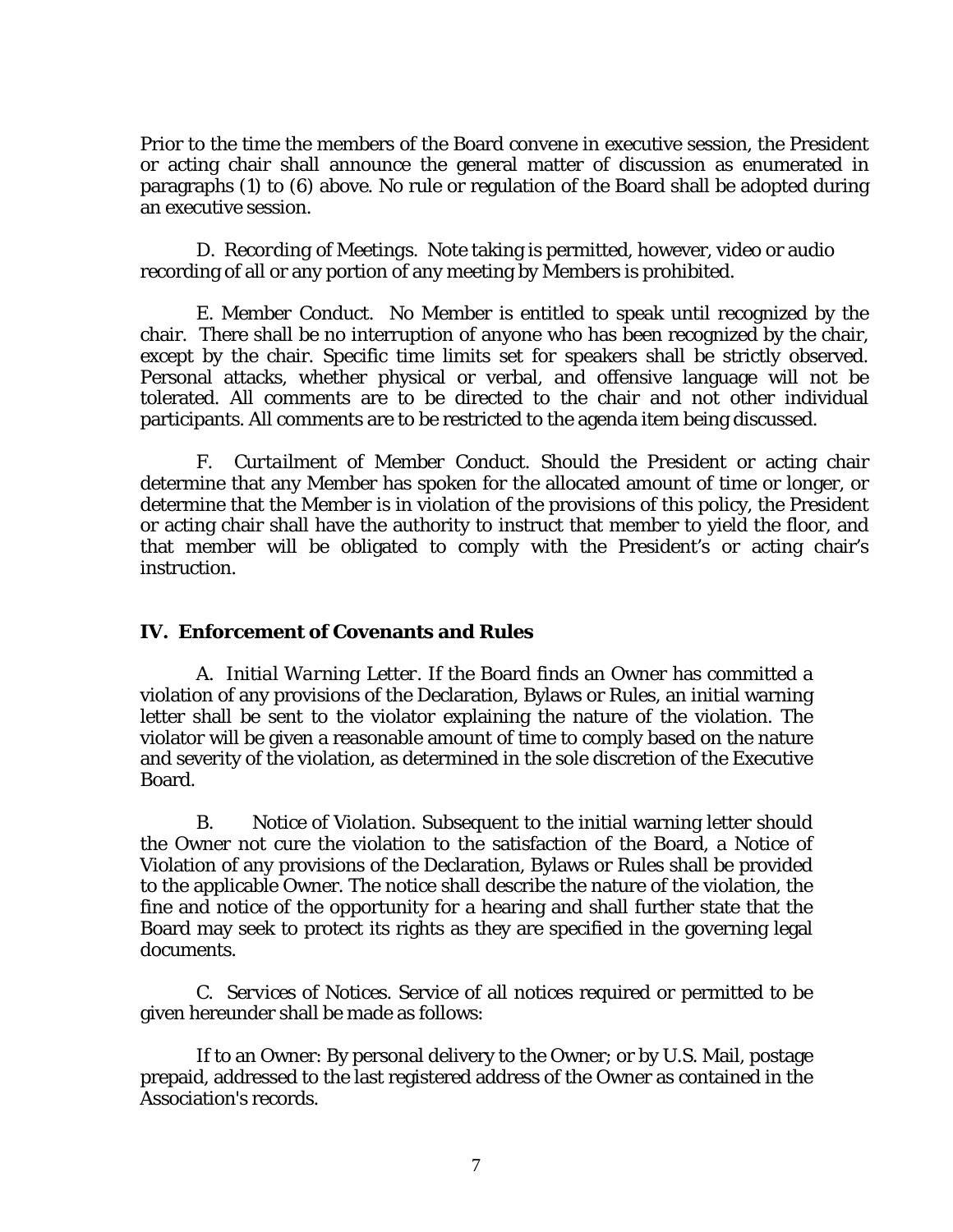If to the Association: By personal delivery or U.S. Mail, postage prepaid, addressed to the Association in care of its registered agent and office, as maintained with the Colorado Secretary of State or such other address as the parties may be advised of in writing.

Any notice personally delivered shall be deemed received on the date of delivery, and any notice mailed shall be deemed received on the fifth day following the date of mailing.

D. *Fines*. Any infraction of any covenant, rule or regulation in which a fine is not already specifically stated will result in a fine per day and/or occurrence according to the following schedule:

| <b>First violation:</b>          | <b>Warning letter</b> |  |  |
|----------------------------------|-----------------------|--|--|
| <b>Second violation</b>          |                       |  |  |
| (of same covenant or rule):      | \$100.00              |  |  |
| Third violation                  |                       |  |  |
| (of same covenant or rule):      | \$500.00              |  |  |
| Fourth and subsequent violations |                       |  |  |
| (of same covenant or rule):      | \$1,000.00            |  |  |

Third and subsequent covenant violations may be turned over to the Association's attorney to take appropriate legal action.

After the violation has been cured by the Owner to the satisfaction of the Board, the per day fine will cease to accrue and remaining any unpaid balance, will be subject to a one and one-half  $(1 \frac{1}{2} \%)$  monthly finance charge and may begin the date the daily charges are remedied.

E. *Request for Hearing*. In the event any Owner desires to attend a hearing or Board meeting to challenge or contest any alleged violation and possible fine, said Owner must, within 14 days from receipt of the Notice of Violation, request such hearing by notifying the Association, in writing, of such hearing request. In the event a proper and timely request for a hearing is not made as provided herein, the right to a hearing shall be deemed forever waived. If a hearing is not requested within the aforementioned 14-day period, the Board shall determine if there was a violation, and if so, assess a reasonable fine within the guidelines contained in these Rules, all within 60 days of the expiration of the aforementioned 14-day period. The fine assessment is due and payable immediately upon receipt of notice of the said assessment. The Association's managing agent shall give notice of said assessment to the applicable Owner as provided in these Policies and Procedures. In requesting a hearing before the Association, an Owner shall state and describe the grounds and basis for challenging or denying the alleged violation as well as such other information the Owner deems pertinent.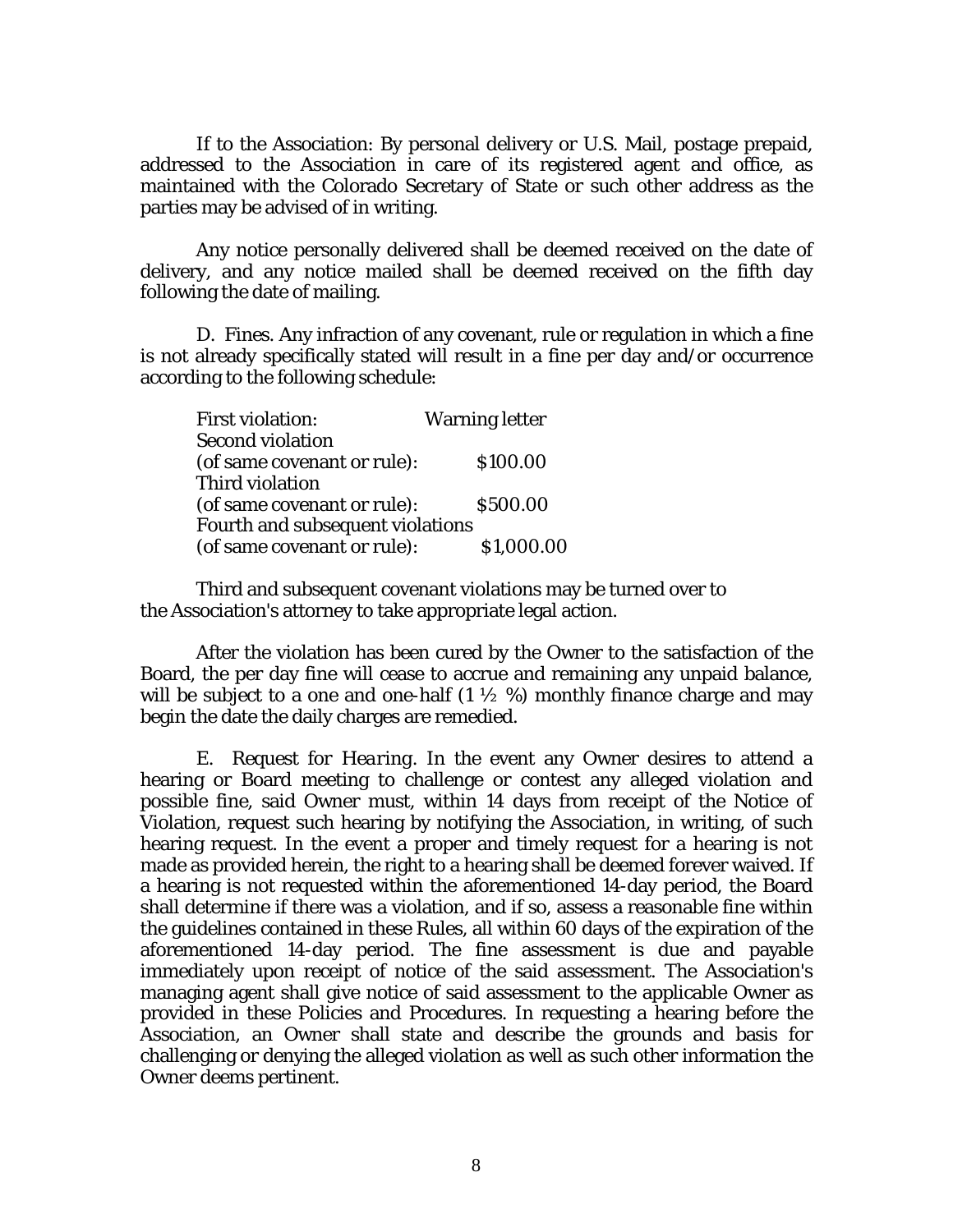F. *Discovery*. Upon written request to the Association, not later than ten days prior to the date of hearing, the Owner shall be entitled to: (a) obtain the names and addresses of witnesses, to the extent known to the Association, and (b) inspect and make copies of any statements, writings and investigative reports relative to the case contained in the Association's records. Nothing in this section shall, however, authorize the inspection or copying of any writing or other thing which is privileged from disclosure by law or otherwise made confidential or protected, such as attorney work product.

G. *Board to Conduct Hearing*. The Board shall hear and decide cases set for hearing pursuant to these Policies and Procedures. The Board may appoint an officer or other Owner to act as the presiding officer (the "Presiding Officer") at any of the hearings.

H. *Conflicts*. It shall be incumbent upon each Board member to make a determination as to whether s/he is able to function in a disinterested and objective manner in consideration on each hearing before the Board. Any Board member incapable of objective and disinterested consideration on any hearing before the Association shall disclose such to the President of the Association prior to the hearing on the case, if possible, or, if advance notice is not possible, then such disclosure shall be made at the hearing, and said Board member shall be disqualified from all proceedings with regard to the hearing. If disqualification of any Board member(s) results in an even number of remaining Board members eligible to hear a case, the Presiding Officer shall appoint an Association member, in good standing, to serve as a voting member of the hearing board.

I. *Hearing*. Each hearing shall be held at the scheduled time, place and date, provided that the Presiding Officer may grant continuances for good cause. At the beginning of each hearing, the Presiding Officer shall explain the rules, procedures and guidelines by which the hearing shall be conducted and shall introduce the case before the Board by Reading the notice of hearing. The general procedure for hearing shall consist of opening statements by each party; presentation of testimony and evidence, including cross-examination of witnesses by each party; and closing statements by each party. Notwithstanding the foregoing, the Board may exercise its discretion as to the specific manner in which a hearing shall be conducted and shall be authorized to question witnesses, review evidence and take such other reasonable action during the course of the hearing which it may deem appropriate or desirable to permit the Board to reach a just decision in the case. Rules of law regarding trials and presentation of evidence and witnesses shall be applicable to the hearing insofar as the Presiding Officer deems adherence to such rules of law to be in the interests of justice; provided that any relevant evidence should be admitted if it is the sort of evidence on which responsible persons are accustomed to rely in the course of serious affairs. Neither the complaining parties not the Owner must be in attendance at the hearing. However, the decision of the Board at each hearing shall be based on the matters set forth in the notice of hearing, request for hearing and such evidence as may be presented at the hearing. Unless otherwise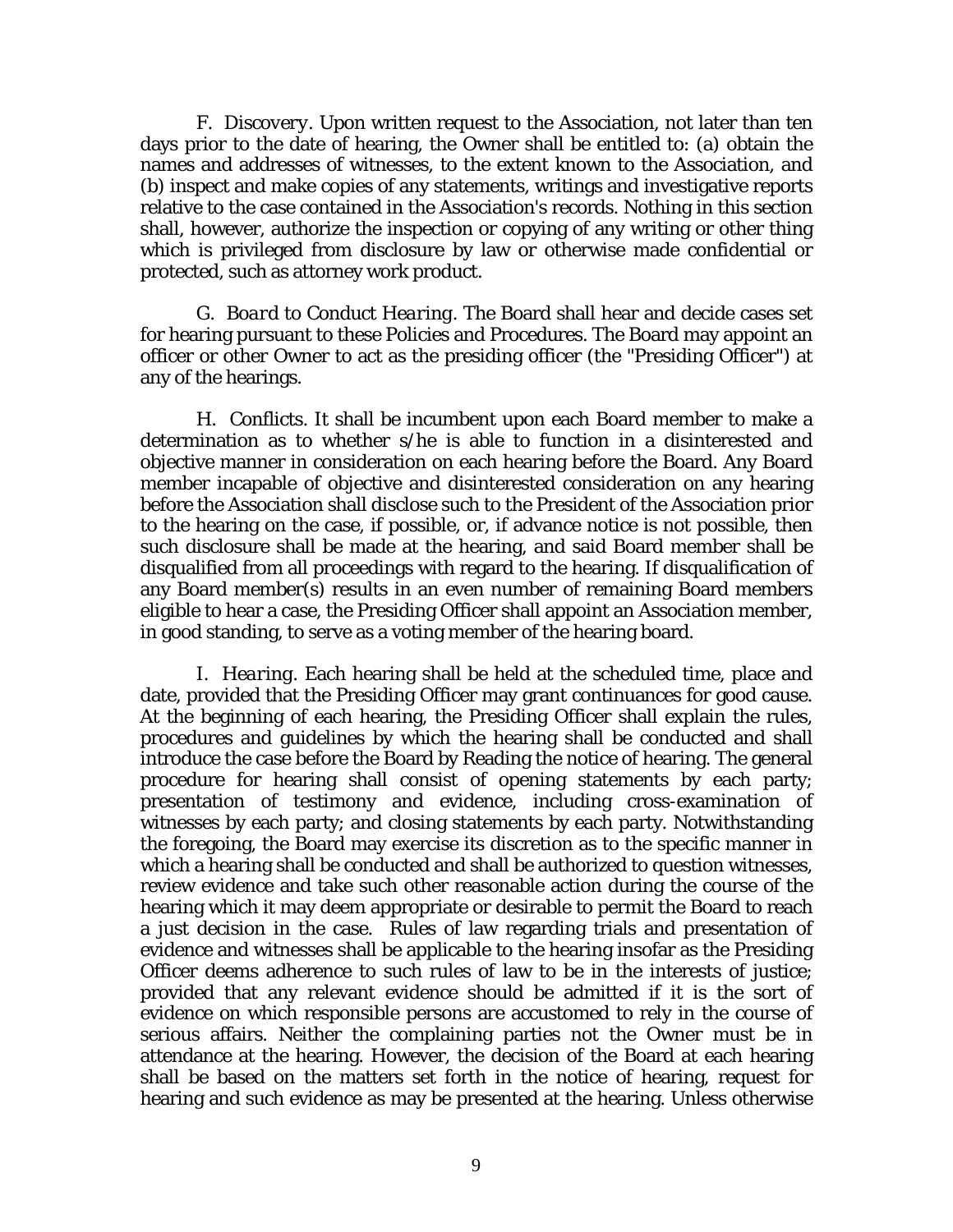determined by the Board of Directors, all hearings shall be open to attendance by all members of the Association.

J. *Decision*. After all testimony and other evidence have been presented to the Board at a hearing, the Board shall render its decision thereon within ten (10) days after the hearing. A decision, either a finding for or against the Owner, shall be by a majority of the Board. The Board shall issue written findings of fact and conclusions, and, if applicable, shall impose a reasonable fine as provided in the Association's Rules. The Board may also issue and present for recording with the Clerk and Recorder of Eagle County, Colorado, a notice of finding of violation. Upon satisfactory compliance with the Association's governing documents, the notice may be released by the Association issuing and recording a release of notice of findings of violations.

K. *Enforcement and Attorney's Fees*. In accordance with the Declaration, Bylaws and Rules, it is hereby declared to be the intention of the Association to enforce the provisions by of the Documents by any and all means available to the Association at law or in equity, and to seek recovery and reimbursement of all attorney's fees, Association expenses and costs incurred by the Association in connection therewith.

## **V. Inspection and Copying of Records**

A. The Association shall keep as permanent records the following documents:

(1) Minutes of all meetings of Owners and the Board.

(2) A record of all actions taken by the Owners or the Board by written ballot or written consent in lieu of a meeting.

(3) A record of all actions taken by a committee of the Board in place of the Board on behalf of the Association.

(4) A record of all waivers of notices of meetings of Owners and of the Board or any committee of the Board.

(5) A record of Owners in a form that permits preparation of a list of the names and addresses of all Owners, showing the number of votes each Owner is entitled to vote.

In addition to the above, the Association shall keep a copy of each of the following records at its principal office:

(1) Articles of Incorporation, Declaration, Covenants and Bylaws.

(2) Resolutions adopted by the Board.

(3) The minutes of all Owners meetings and records of all actions taken by Owners without a meeting for the past three (3) years.

(4) All written communications within the past three (3) years to Owners generally as Owners.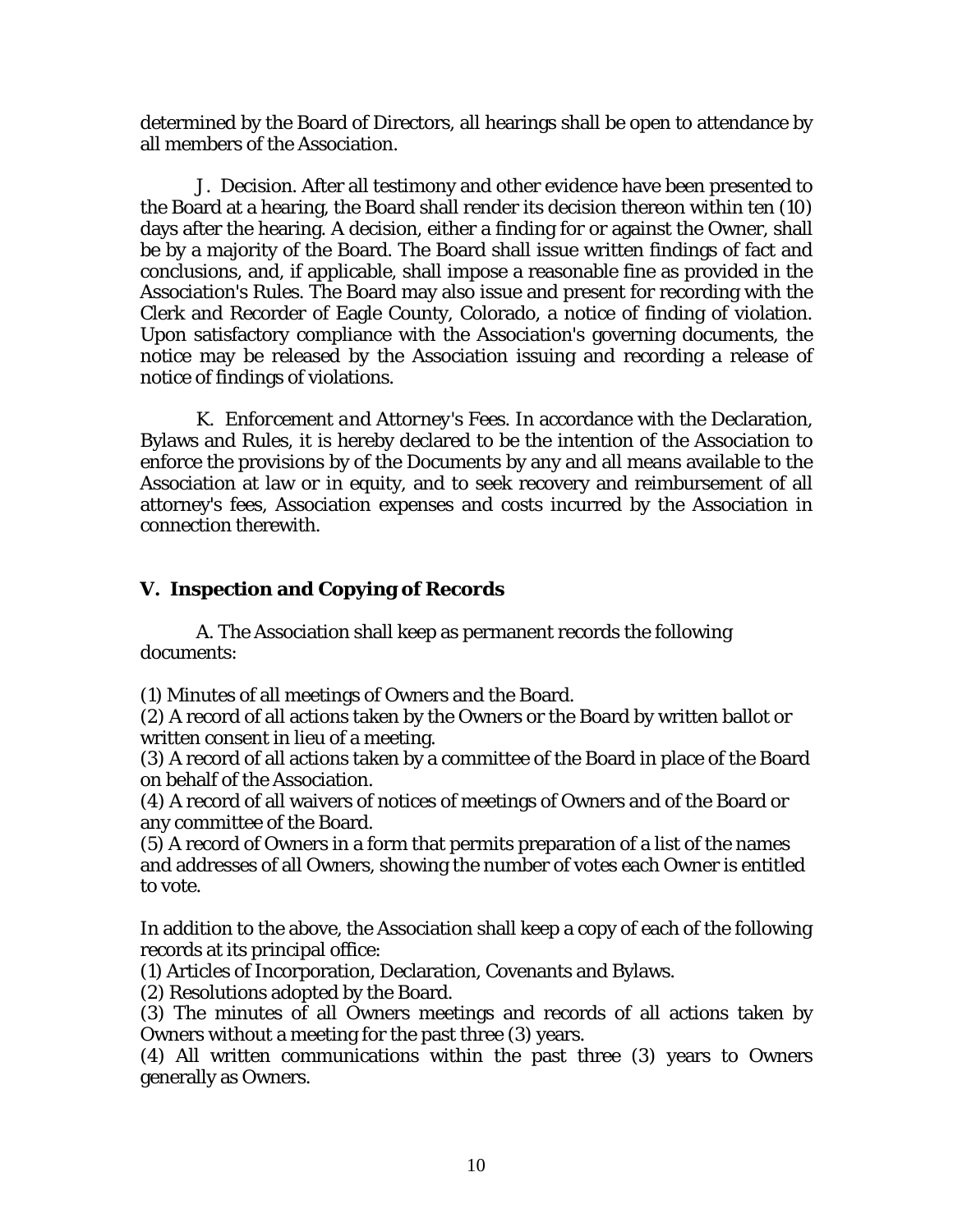(5) A list of the names and business or home addresses of the Association's current directors and officers.

(6) The Association's most recent annual report.

\_\_\_\_\_\_\_\_\_\_\_\_\_\_\_\_\_\_\_\_\_\_\_\_\_\_\_\_\_\_\_\_\_\_\_\_\_.

(7) All financial audits or reviews conducted pursuant to Section 38-33.3- 303(4)(b) during the immediately preceding three years.

B. So the Association can have the desired books, records and personnel available, a written Notice of Intent to Inspect must be submitted to the Association's Manager or to the Board of Directors at least five (5) business days prior to the planned inspection. The Notice must describe with reasonable particularity which records are to be inspected and the purpose of the inspection. The Notice must be accompanied by the form attached hereto as Addendum A entitled "Agreement Regarding Inspection and Copying of Records of the Riverwalk Amber Building Association.

C. All records shall be inspected at the following location, between the hours of 9:00 a.m. and 5:00 p.m., Monday through Friday:  $\overline{\phantom{a}}$ 

D. At the discretion of the Association's Manager, certain records may only be inspected in the presence of a Board member or employee of the Manager. No records may be removed from the office without the express written consent of the Board of Directors. Further, if a Member requests to inspect records, the Association may photocopy and provide the requested records to the Member in lieu of the Member's inspection of the records if consented to by the Member.

E. The Association may charge a fee, not to exceed the Association's actual cost per page for copies of the Association records.

F. Consistent with individual member's right to privacy, attorney-client confidentiality and other considerations, the following records will not be made available without the express written consent of the Board of Directors: (a) Confidential personnel records.

(b) Confidential litigation files and matters covering consultation with legal counsel concerning disputes that are subject of pending or imminent court proceedings or are privileged or confidential between attorney and client. (c) Files dealing with investigative proceedings concerning possible or actual criminal misconduct.

(d) Any matter the disclosure of which would constitute an unwarranted invasion of individual privacy.

(e) Inter-office memoranda, preliminary data, working papers and drafts, and general information or investigations which have not been formally approved by the Board of Directors.

G. In determining whether records may be inspected, the Association shall consider among other things: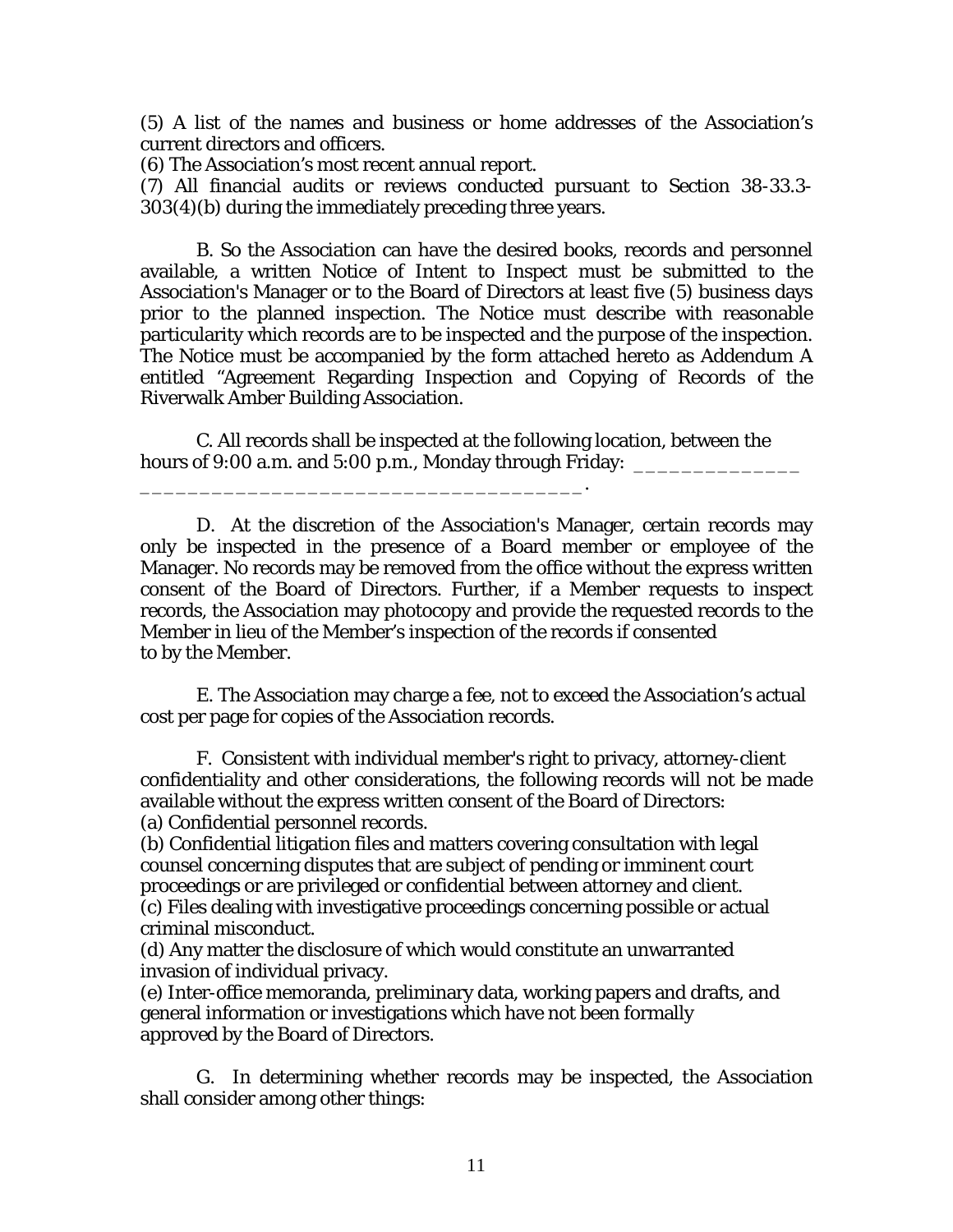(a) Whether the request is made, in good faith and for a proper purpose;

(b) Whether the records requested are relevant to the purpose of the request;

(c) Whether disclosure is for an illegal or improper purpose, or would violate a constitutional or statutory provision or public policy; and

(d) Whether disclosure may result in an invasion of personal privacy, breach of confidence or privileged information as set forth above.

H. The Association reserves the right to pursue any individual for damages or injunctive relief or both, including reasonable attorneys fees, for abuse of these rights, including, but not limited to, use of any records for a purpose other than what is stated in the Notice of Intent to Inspect.

## **VI. Standard of Care for Directors Investing Reserve Funds.**

A. Directors and officers must meet the standards of care outlined in the Colorado Revised Nonprofit Code when investing association reserve funds. The standards require directors and officers to act:

(1) in good faith;

(2) with the care an ordinarily prudent person in a like situation would exercise under similar circumstances; and

(3) in a manner the director or officer reasonably believes to be in the best interest of the association.

B. In discharging their duties, directors and officers may rely on other people on matters that the directors or officers reasonably believe are within that person's professional or expert competence.

## **VII. Adoption and amendment of policies, procedures, and rules.**

The Executive Board may from time to time adopt and amend the policies, procedures and rules and regulations concerning the Community, except the new policy, procedure, rule or amendment shall not amend the terms of the Declaration which may only be amended as provided therein. Such amendments are valid and enforceable against an Owner only if:

> (a) Their purpose is to promote the convenience, safety, or welfare of the Owners;

> (b) They are reasonably related to the purpose for which they are adopted;

(c) They are not retaliatory or discriminatory in nature;

(d) They are sufficiently explicit in prohibition, direction, or limitation of the Owner's conduct to fairly inform him of what he must or must not do to comply.

In order to adopt or amend a policy, procedure, or rule and regulation, the Board shall approve the same in accordance with the Bylaws and send notice of the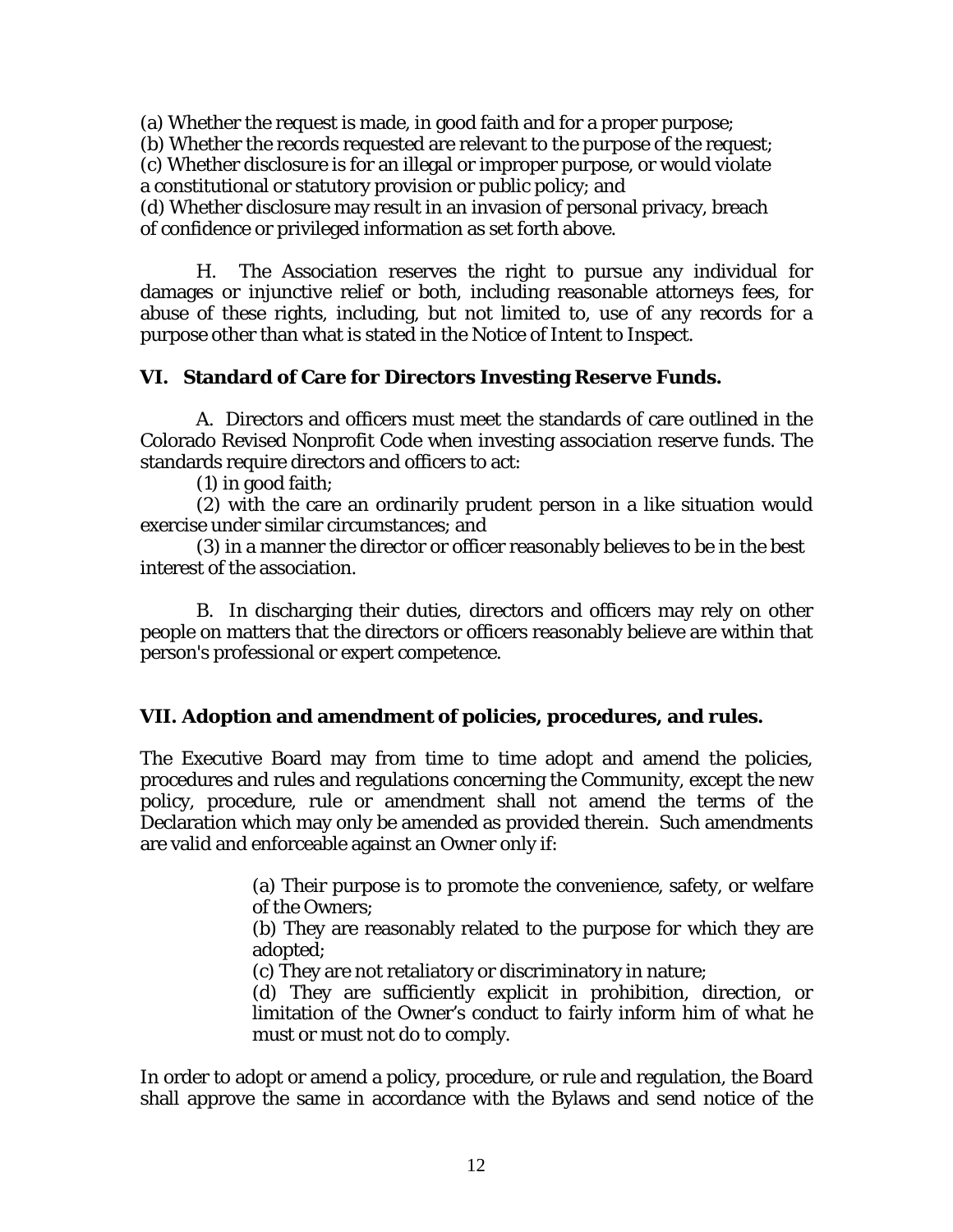newly-adopted policy, procedure, rule and regulation to the Owners via first class mail or email (if the Owner has provided an email address to the Association). No policy, procedure, or rule and regulation shall be effective until sent to the Owners.

#### **VIII. Alternative Dispute Resolution Policy**

The Association hereby adopts the following policy regarding Alternative Dispute Resolution which is applicable except in the case of the Association's collection of assessments or enforcement of the covenants, bylaws, or rules and regulations of the Association by the Association:

A. *Meeting with Board.* In the event of any dispute involving the Association and an Owner, it is the intention of the Association to resolve the dispute informally and without the need for litigation. The Owner or the Association shall notify the other in writing of the claim, stating (i) the nature of the Claim, including the date, time, location, persons involved, (ii) the basis of the claim (i.e. the provisions of the Declaration, the Bylaws, the Articles, Rules or Regulations or other authority out of which the claim arises); (iii) what the claimant wants the other to do or not do to resolve the claim; and (iv) that claimant wishes to resolve the claim by mutual agreement and is willing to meet in person with the other at a mutually agreeable time and place to discuss in good faith ways to resolve the claim.

The parties shall make every reasonable effort to meet either in person or by conference call to resolve the claim by good faith negotiation.

 B. *Mediation.* If a meeting is unsuccessful or does not occur, all claims or disputes, except in the case of the collection of assessments, shall be initially submitted to mediation in good faith. The parties shall jointly appoint a mediator and will share equally in the cost of mediation. If a party does not respond within ten (10) days of receipt of a request to mediate or if the parties cannot agree on a mediator within ten (10) days of the request, the mediation requirement shall be deemed fulfilled. If mediation does occur, it shall be completed within thirty (30) days from the date of request.

If mediation is unsuccessful or does not occur, the parties shall submit the dispute to arbitration.

C. *Binding Arbitration.* If the matter cannot be resolved by mediation or otherwise within thirty (30) days of the request for mediation, alternative dispute resolution (ADR) in the form of Binding Arbitration, shall be pursued by the Owner and/or the Association.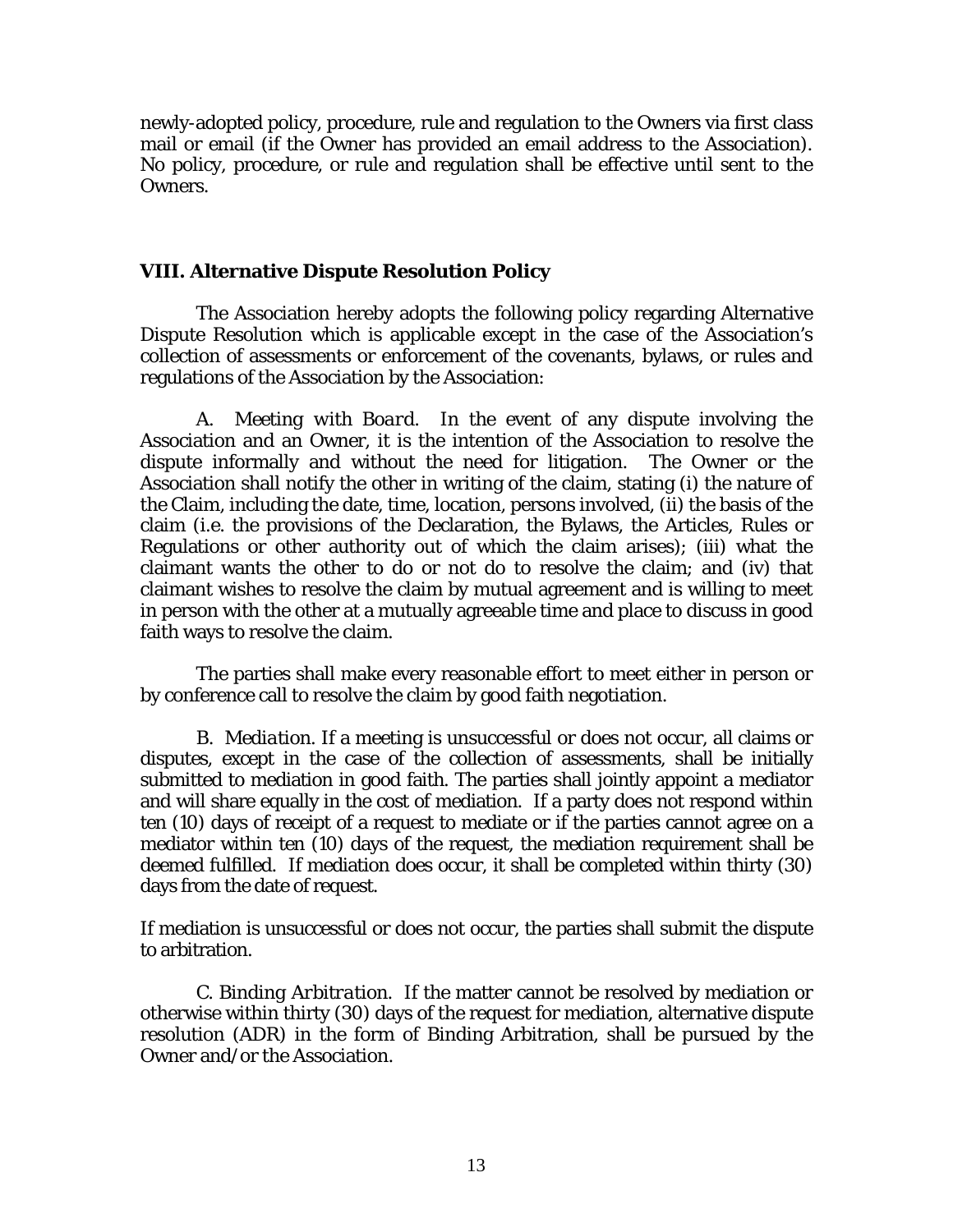D. This policy is an agreement of the Association and Owners to mediate and/or arbitrate all claims except the stated exceptions and is specifically enforceable under the applicable arbitration law of the State of Colorado. The arbitration shall be final and binding and judgment may be entered upon it in any court of competent jurisdiction to the fullest extent permitted under the laws of the State of Colorado.

E. *Costs.* If the claims are resolved through negotiation as provided above, each party shall bear all of its own costs incurred in resolving the claim, including its attorney fees, unless the parties otherwise agree. If the claims are not resolved through negotiation and the claim goes to arbitration, the prevailing party shall receive as a part of its award from the opposing party all of its costs, including attorney fees, and any expenses incurred as a result of the dispute resolution procedures of this policy.

F. *Deviations.* The Board may deviate from the procedures set forth in this policy if in its sole discretion such deviation is reasonable under the circumstances.

G. *Amendment.* This policy may be amended from time to time by the Board of Directors.

### **IX. Miscellaneous.**

1. Failure by the Association, the Board or any person to enforce any provision of these Policies and Procedures shall in no event be deemed to be a waiver of the right to do so thereafter.

2. The Provisions of these Policies and Procedures shall be deemed to be independent and several, and the invalidity of anyone or more of the provisions hereof, or any portion thereof, by judgment or decree of any court of competent jurisdiction, shall in no way affect the validity or enforceability of the remaining provisions, which provisions shall remain in full force and effect.

3. Unless the context provides or requires to the contrary, the use of the singular herein shall include the plural, the use of the plural shall include the singular and the use of any gender shall include all genders.

4. The captions to the sections are inserted herein only as a matter of convenience and for reference, and are in no way to be construed so as to define, limit or otherwise describe the scope of these policies and procedures or the intent of any provision hereof.